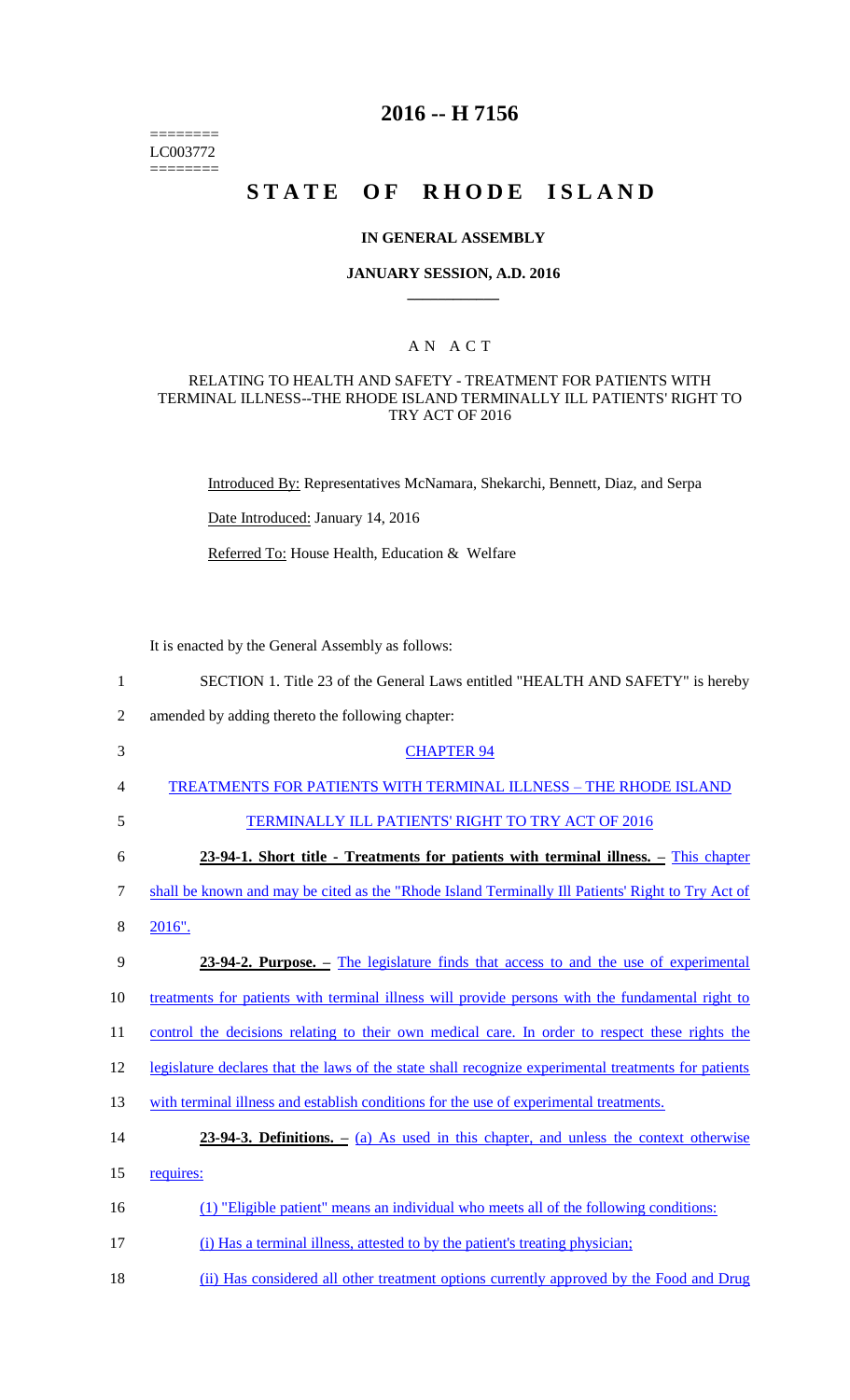Administration; 2 (iii) Has received a recommendation from their physician for an investigational drug, biological product, or device; (iv) Has given written, informed consent for the use of the investigational drug, biological product, or device; and (v) Has documentation from their physician that they meet the requirements of this section. (2) "Investigational drug, biological product, or device" means a drug, biological product, or device that has successfully completed phase 1 of a clinical trial but has not yet been approved for general use by the Food and Drug Administration and remains under investigation in a Food 11 and Drug Administration approved clinical trial. (3) "Terminal illness," for purposes of this chapter, means a progressive disease or 13 medical or surgical condition that entails significant functional impairment, that is not considered 14 by a treating physician to be reversible even with administration of current federal drug administration approved and available treatments, and that, without life-sustaining procedures, 16 will soon result in death. (4) "Written informed consent" means a written document that is signed by: 18 (i) The patient; 19 (ii) The parent or legal guardian, if the patient is a minor; 20 (iii) Legal guardian; or (iv) Patient advocate designated by the patient under the provisions of this title. (b) Provided that, for purposes of this chapter, written informed consent must be attested to by the patient's physician and a witness and, at a minimum, includes all of the following: 24 (1) An explanation of the currently approved products and treatments for the disease or condition from which the patient suffers. (2) An attestation that the patient concurs with their physician in believing that all currently approved and conventionally recognized treatments are unlikely to prolong the patient's life. (3) Clear identification of the specific proposed investigational drug, biological product, or device that the patient is seeking to use. (4) A description of the potentially best and worst outcomes of using the investigational drug, biological product, or device and a realistic description of the most likely outcome. The description shall include the possibility that new, unanticipated, different, or worse symptoms might result and that death could be hastened by the proposed treatment. The description shall be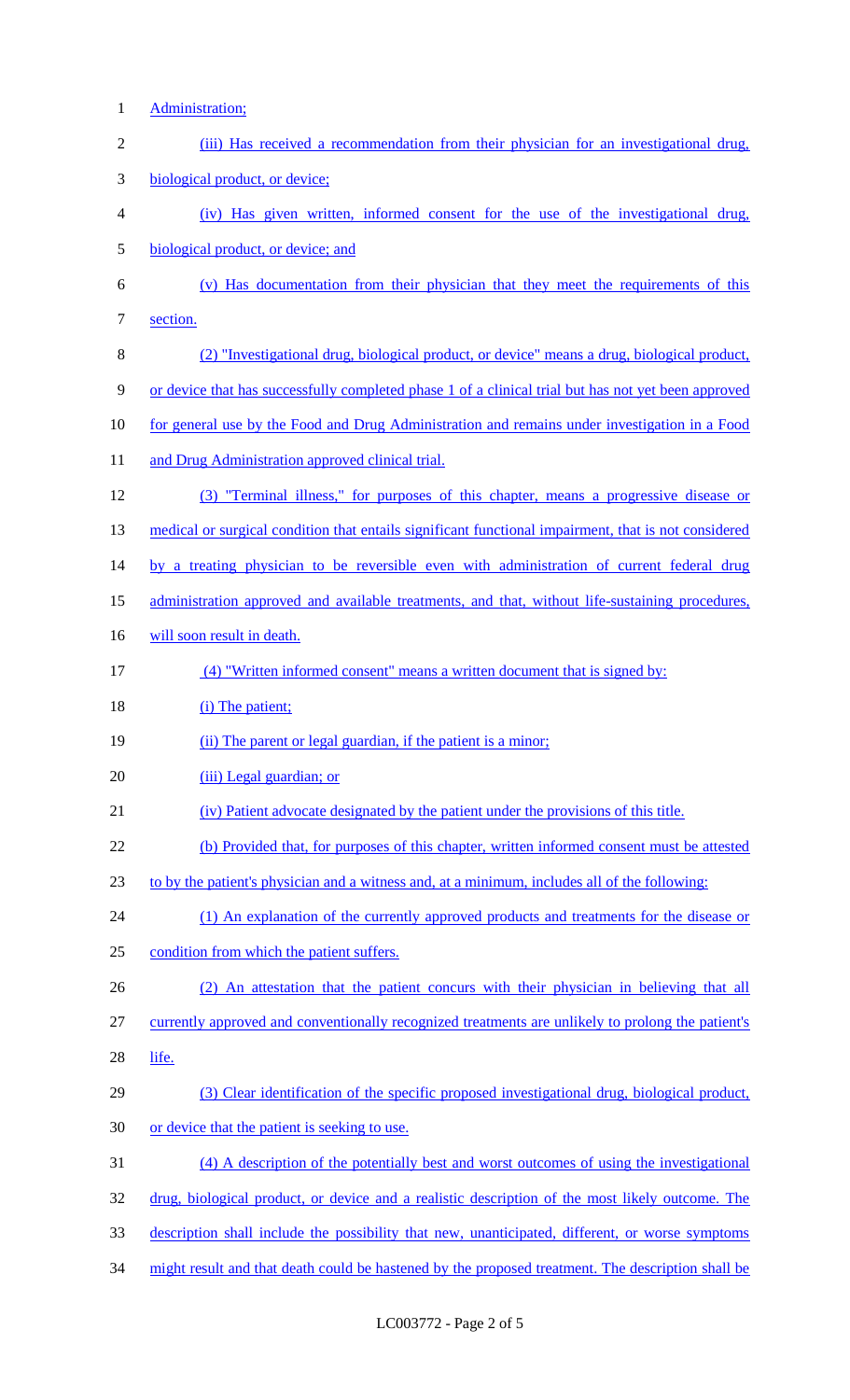1 based on the physician's knowledge of the proposed treatment in conjunction with an awareness of the patient's condition. (5) A statement that the patient's health plan or third-party administrator and provider are not obligated to pay for any care or treatments consequent to the use of the investigational drug, 5 biological product, or device, unless they are specifically required to do so by law or contract. (6) A statement that the patient's eligibility for hospice care may be withdrawn if the patient begins curative treatment with the investigational drug, biological product, or device and that care may be reinstated if this treatment ends and the patient meets hospice eligibility requirements. (7) A statement that the patient understands that they are liable for all expenses 11 consequent to the use of the investigational drug, biological product, or device, but that this 12 liability does not extend to the patient's estate. **23-94-4. Procedures.** – (a) A manufacturer of an investigational drug, biological product, 14 or device may make available and an eligible patient may request the manufacturer's investigational drug, biological product, or device under this chapter. This chapter does not 16 require that a manufacturer make available an investigational drug, biological product, or device 17 to an eligible patient. 18 (b) A manufacturer may do all of the following: (1) Provide an investigational drug, biological product, or device to an eligible patient without receiving compensation; and (2) Require an eligible patient to pay the costs of, or the costs associated with, the 22 manufacture of the investigational drug, biological product, or device. **23-94-5. Cost of services.** – (a) This chapter does not expand the coverage required of an insurer pursuant to chapters 18, 19, 20, 20.1, or 41 of title 27. (b) A health plan, third-party administrator, or governmental agency may, but is not 26 required to, provide coverage for the cost of an investigational drug, biological product, or device, or the cost of services related to the use of an investigational drug, biological product, or device under this chapter. (c) This chapter does not require any governmental agency to pay costs associated with the use, care, or treatment of a patient with an investigational drug, biological product, or device. (d) This chapter does not require a hospital or facility licensed pursuant to chapter 17 of 32 this title to provide new or additional services, unless approved by the hospital or facility. **23-94-6. Treatment expenses liability. –** Regardless of whether a patient dies while being treated by an investigational drug, biological product, or device, the patient's heirs and/or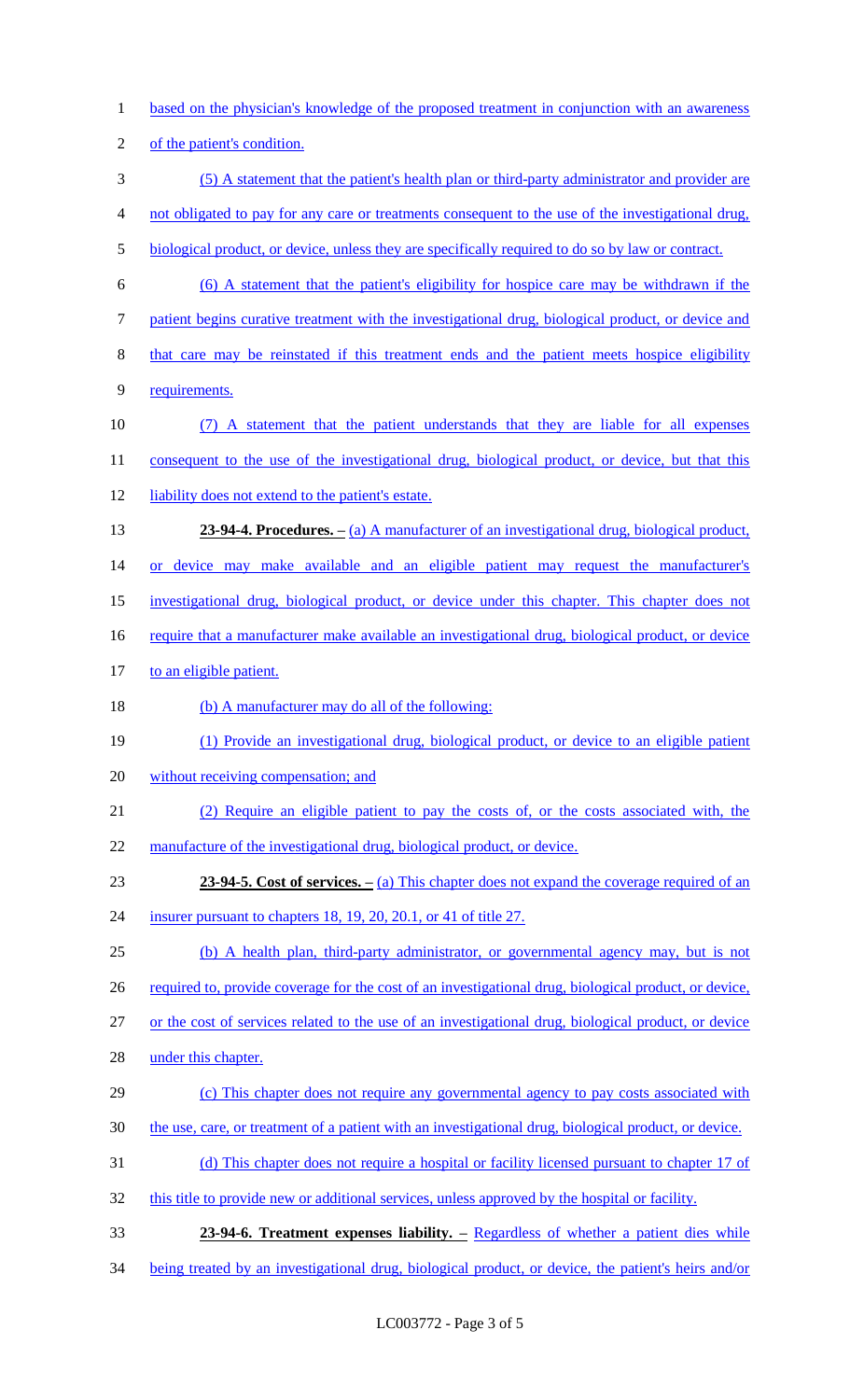1 the patient's estate are not liable for any outstanding debt related to the treatment or lack of

2 insurance due to the treatment.

3 **23-94-7. Health care provider immunity. –** A licensing board or disciplinary 4 subcommittee shall not revoke, fail to renew, suspend, or take any action against a health care 5 provider's license issued under this title, based solely on the health care provider's 6 recommendations to an eligible patient regarding access to or treatment with an investigational 7 drug, biological product, or device. An entity responsible for Medicare certification shall not take 8 action against a health care provider's Medicare certification based solely on the health care 9 provider's recommendation that a patient have access to an investigational drug, biological 10 product, or device. 11 **23-94-8. Patient access.** – An official, employee, or agent of this state shall not block or 12 attempt to block an eligible patient's access to an investigational drug, biological product, or 13 device. Counseling, advice, or a recommendation consistent with medical standards of care from 14 a licensed health care provider is not a violation of this section. 15 **23-94-9. Cause of action immunity. –** (a) This chapter does not create a private cause of 16 action against a manufacturer of an investigational drug, biological product, or device, or against 17 any other person or entity involved in the care of an eligible patient using the investigational 18 drug, biological product, or device for any harm done to the eligible patient resulting from the 19 investigational drug, biological product, or device, if the manufacturer or other person or entity is 20 complying in good faith with the terms of this chapter and has exercised reasonable care. 21 (b) This chapter does not affect any mandatory health care coverage for participation in 22 clinical trials under the insurance provisions contained in this title or title 27. 23 **23-94-10. Severability.** – If any provisions of this chapter are declared unconstitutional, 24 or the applicability of any provisions to any person or circumstance is held invalid, the 25 constitutionality of the remainder of this chapter and its applicability to other persons and 26 circumstances shall not be affected thereby.

27 SECTION 2. This act shall take effect upon passage.

======== LC003772 ========